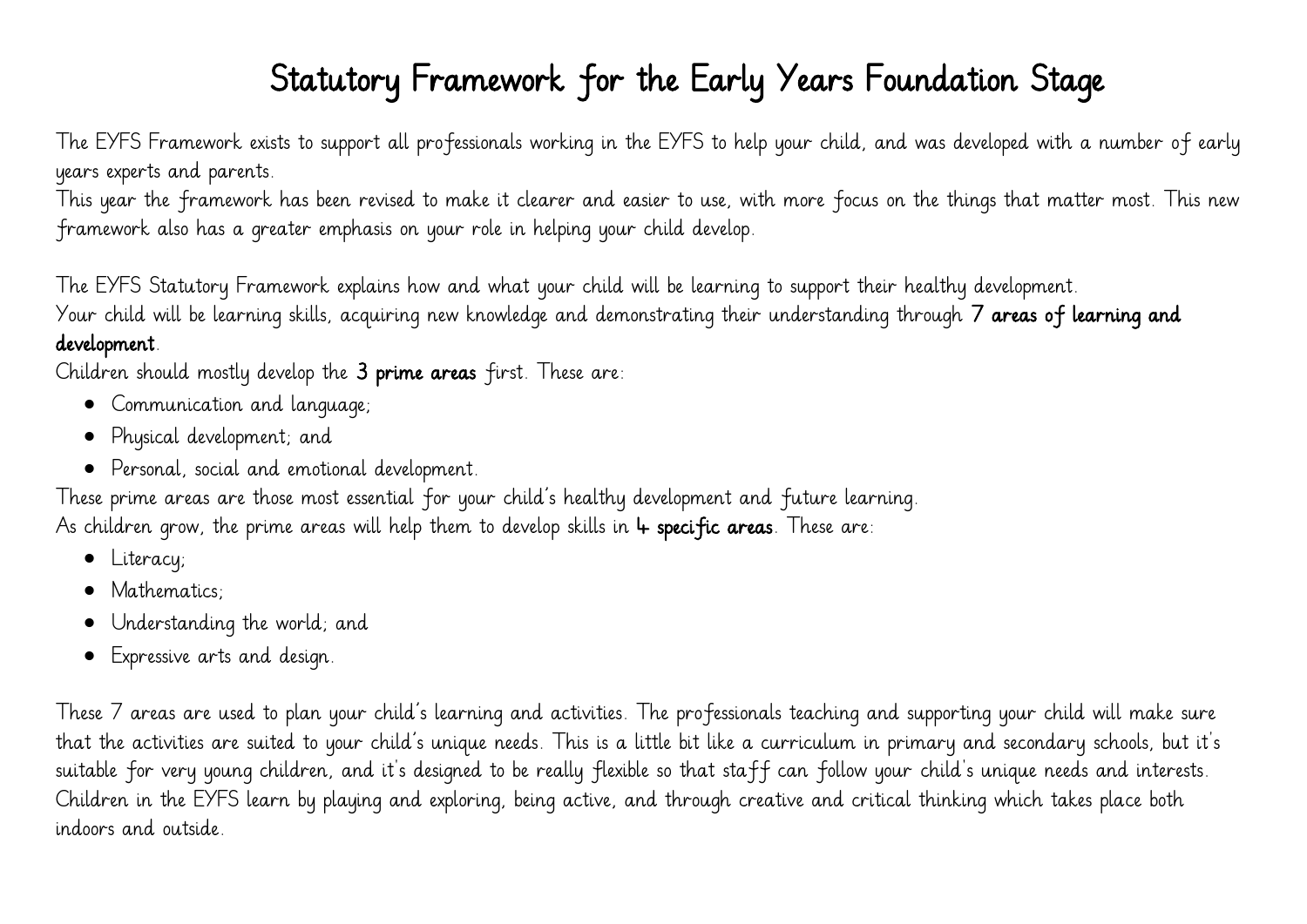# Communication and Language

The development of children's spoken language underpins all seven areas of learning and development. Children's back-and-forth interactions from an early age form the foundations for language and cognitive development. The number and quality of the conversations they have with adults and peers throughout the day in a language-rich environment is crucial. By commenting on what children are interested in or doing, and echoing back what they say with new vocabulary added, practitioners will build children's language effectively. Reading frequently to children, and engaging them actively in stories, non-fiction, rhymes and poems, and then providing them with extensive opportunities to use and embed new words in a range of contexts, will give children the opportunity to thrive. Through conversation, story-telling and role play, where children share their ideas with support and modelling from their teacher, and sensitive questioning that invites them to elaborate, children become comfortable using a rich range of vocabulary and language structures.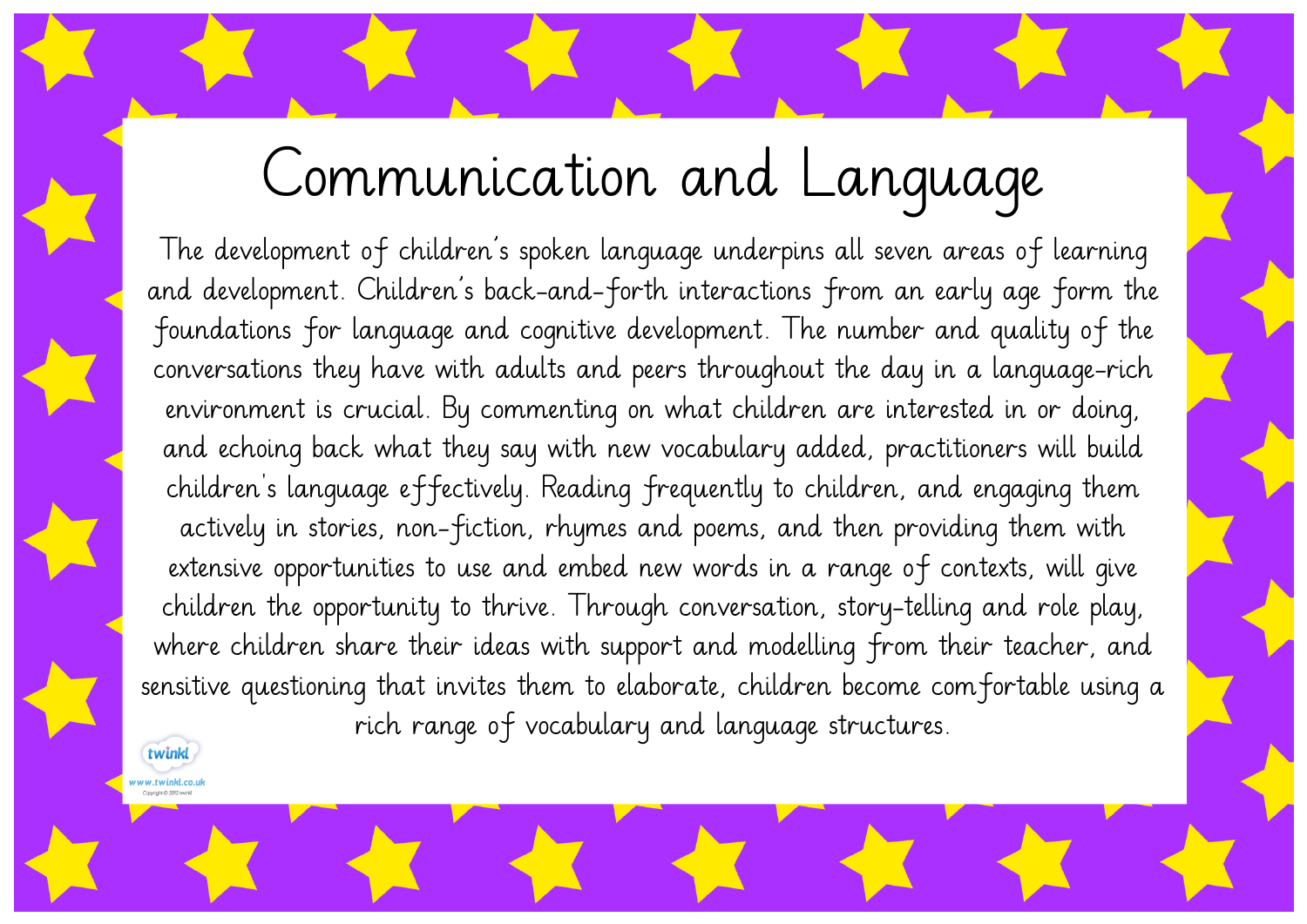#### Personal, Social and Emotional Development

Children's personal, social and emotional development (PSED) is crucial for children to lead healthy and happy lives, and is fundamental to their cognitive development. Underpinning their personal development are the important attachments that shape their social world. Strong, warm and supportive 9 relationships with adults enable children to learn how to understand their own feelings and those of others. Children should be supported to manage emotions, develop a positive sense of self, set themselves simple goals, have confidence in their own abilities, to persist and wait for what they want and direct attention as necessary. Through adult modelling and guidance, they will learn how to look after their bodies, including healthy eating, and manage personal needs independently. Through supported interaction with other children, they learn how to make good friendships, co-operate and resolve conflicts peaceably. These attributes will provide a secure platform from which children can achieve at school and in later life.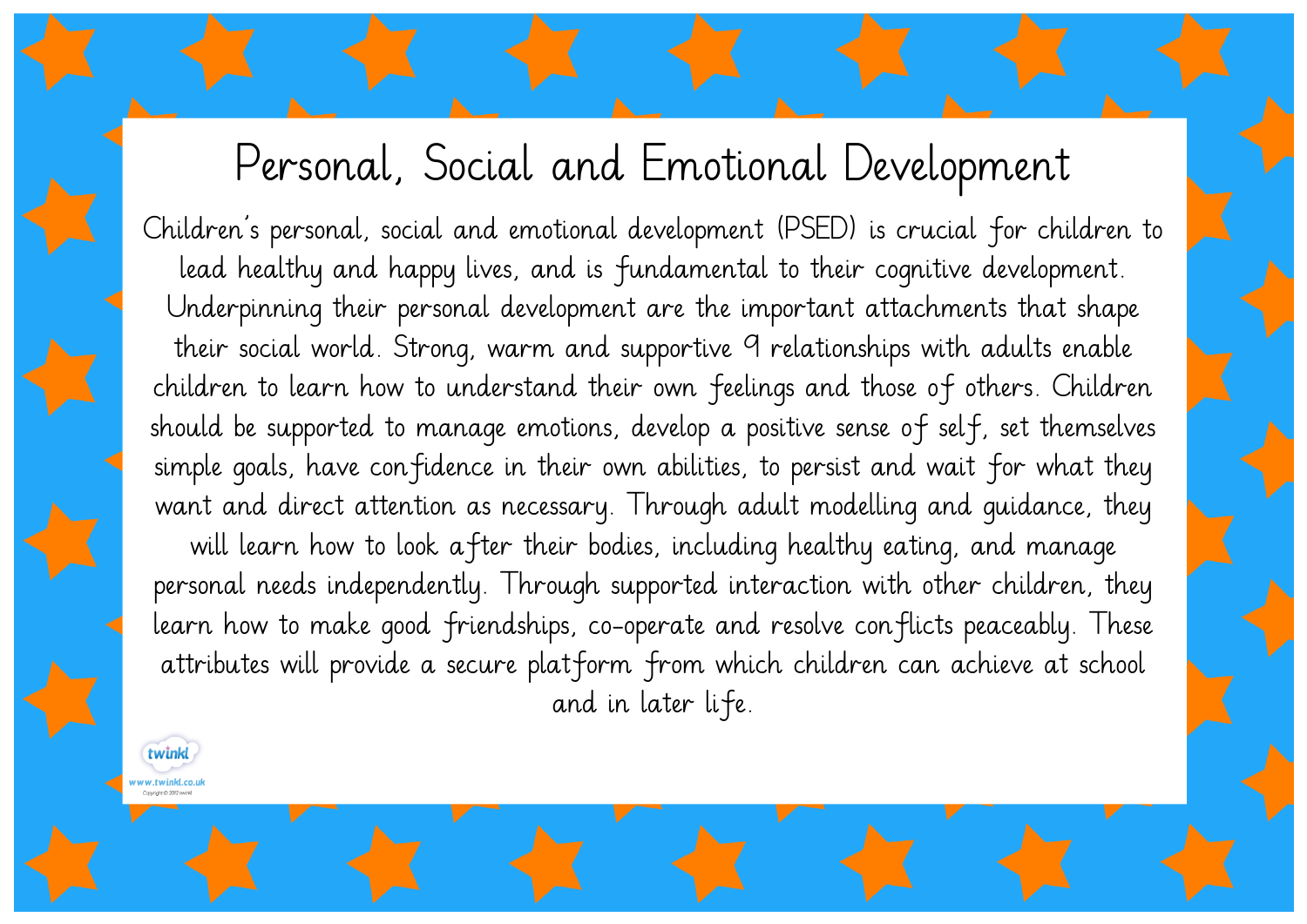# Physical Development

Physical activity is vital in children's all-round development, enabling them to pursue happy, healthy and active lives7. Gross and fine motor experiences develop incrementally throughout early childhood, starting with sensory explorations and the development of a child's strength, co-ordination and positional awareness through tummy time, crawling and play movement with both objects and adults. By creating games and providing opportunities for play both indoors and outdoors, adults can support children to develop their core strength, stability, balance, spatial awareness, coordination and agility. Gross motor skills provide the foundation for developing healthy bodies and social and emotional well-being. Fine motor control and precision helps with hand-eye co-ordination, which is later linked to early literacy. Repeated and varied opportunities to explore and play with small world activities, puzzles, arts and crafts and the practice of using small tools, with feedback and support from adults, allow children to develop proficiency, control and confidence.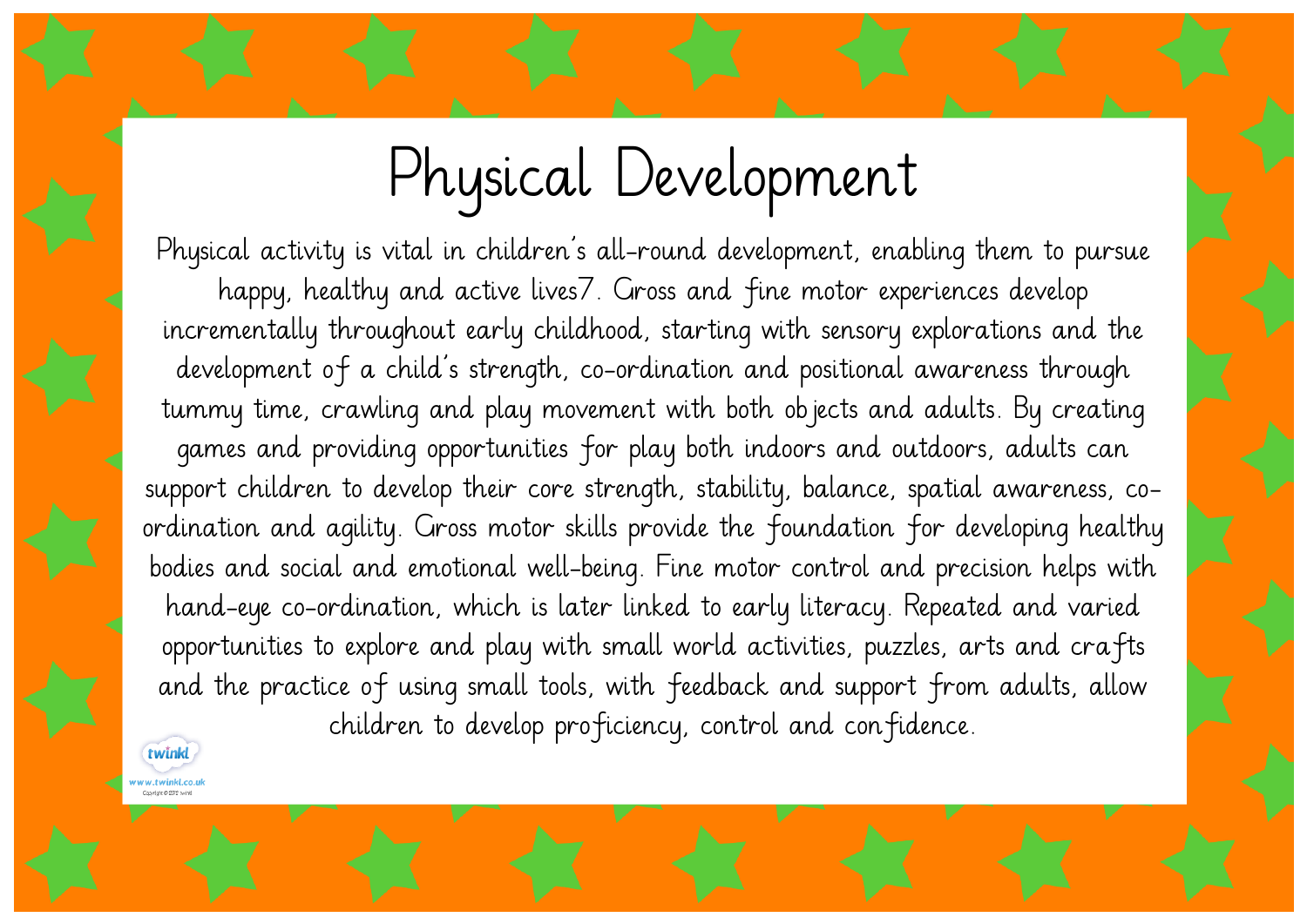## Literacy

It is crucial for children to develop a life-long love of reading. Reading consists of two dimensions: language comprehension and word reading. Language comprehension (necessary for both reading and writing) starts from birth. It only develops when adults talk with children about the world around them and the books (stories and non-fiction) they read with them, and enjoy rhymes, poems and songs together. Skilled word reading, taught later, involves both the speedy working out of the pronunciation of unfamiliar printed words (decoding) and the speedy recognition of familiar printed words. Writing involves transcription (spelling and handwriting) and composition (articulating ideas and structuring them in speech, before writing).

twink v.twinkl.co.uk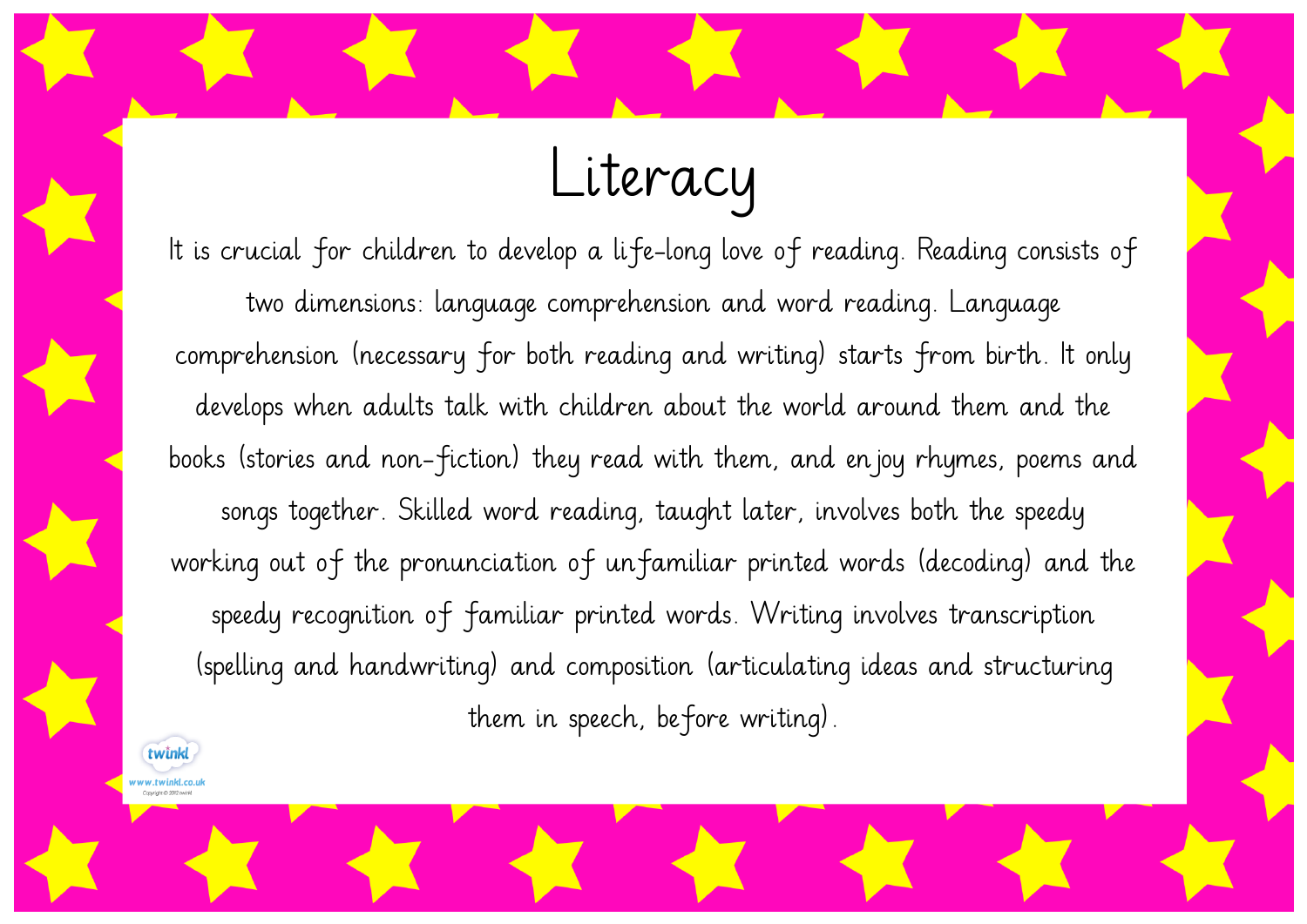### Mathematics

Developing a strong grounding in number is essential so that all children develop the necessary building blocks to excel mathematically. Children should be able to count confidently, develop a deep understanding of the numbers to 10, the relationships between them and the patterns within those numbers. By providing frequent and varied opportunities to build and apply this understanding - such as using manipulatives, including small pebbles and tens frames for organising counting - children will develop a secure base of knowledge and vocabulary from which mastery of mathematics is built. In addition, it is important that the curriculum includes rich opportunities for children to develop their spatial reasoning skills across all areas of mathematics including shape, space and measures. It is important that children develop positive attitudes and interests in mathematics, look for patterns and relationships, spot connections, 'have a go', talk to adults and peers about what they notice and not be afraid to make mistakes.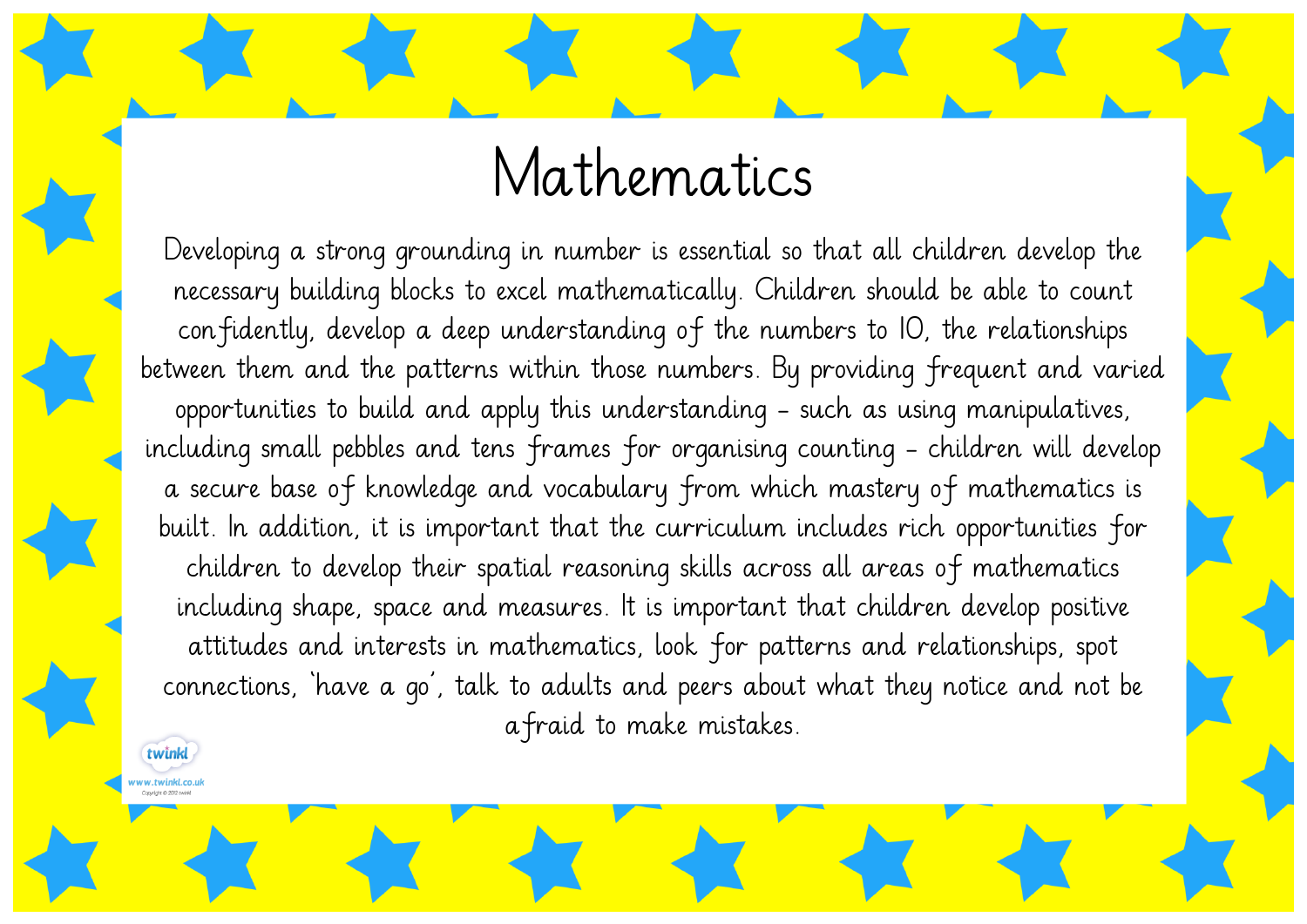# Understanding the World

Understanding the world involves guiding children to make sense of their physical world and their community. The frequency and range of children's personal experiences increases their knowledge and sense of the world around them – from visiting parks, libraries and museums to meeting important members of society such as police officers, nurses and firefighters. In addition, listening to a broad selection of stories, non-fiction, rhymes and poems will foster their understanding of our culturally, socially, technologically and ecologically diverse world. As well as building important knowledge, this extends their familiarity with words that support understanding across domains. Enriching and widening children's vocabulary will support later reading comprehension.